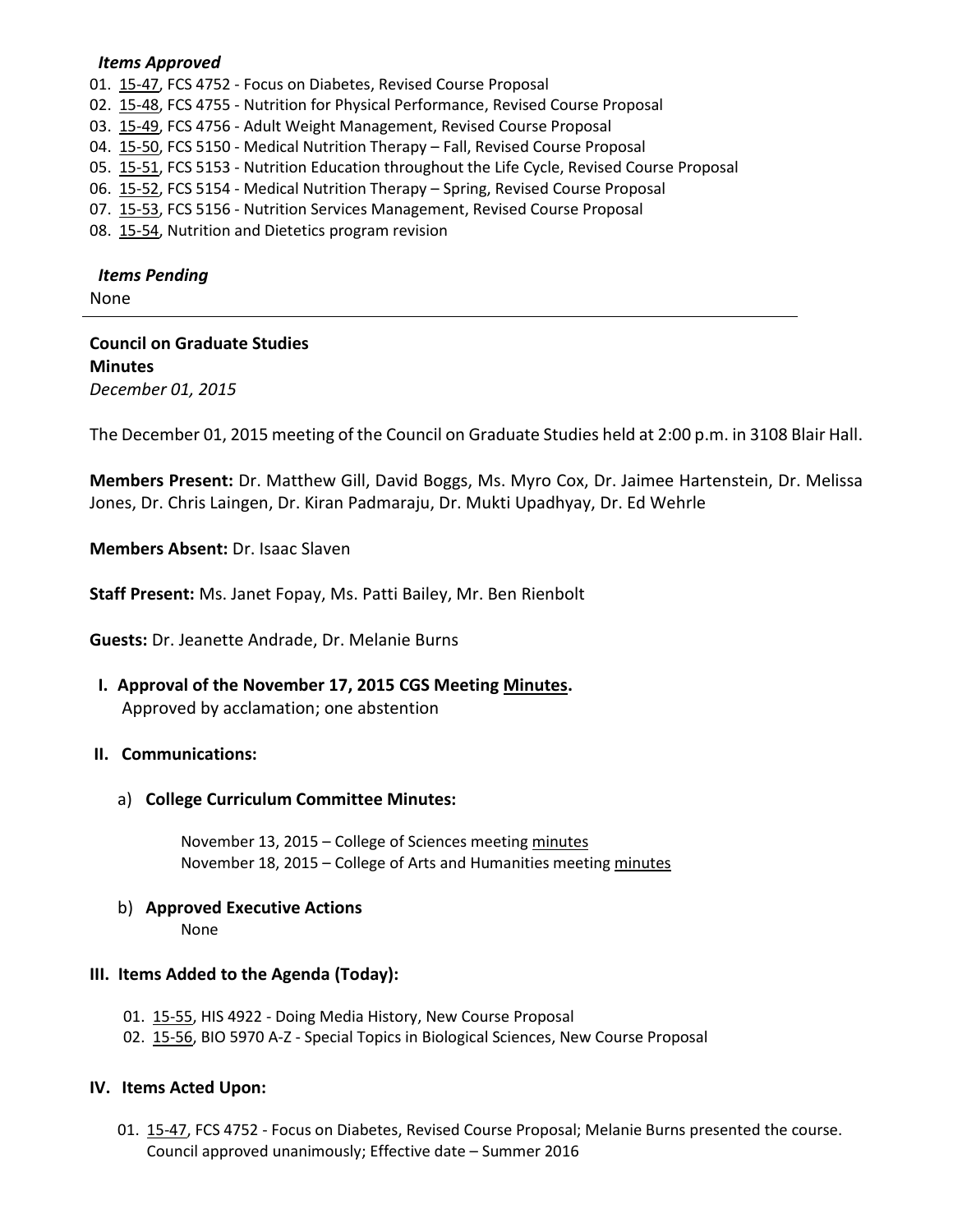(1-0-1) FCS 4752 - Focus on Diabetes

Overview of the management of diabetes mellitus in various sections of the American population.

Prerequisite(s):

FCS 2100 or its equivalent

Boggs in 2:12pm

02. [15-48,](http://castle.eiu.edu/~eiucgs/currentagendaitems/agenda15-48.pdf) FCS 4755 - Nutrition for Physical Performance, Revised Course Proposal; Melanie Burns presented the course. Council approved with one abstention; Effective date – Summer 2016

---------------------------------------------------------------------------------------------------------------------------------------------

---------------------------------------------------------------------------------------------------------------------------------------------

(3-0-3) FCS 4755 - Nutrition for Physical Performance

Examination of metabolism and energy systems related to physical performance. Plan optimal diets for performance. Examination and evaluation of controversial practices that may influence metabolism and performance.

Prerequisite(s):

FCS 2100 and BIO 2001G or BIO 2210 and BIO 2220

03. [15-49,](http://castle.eiu.edu/~eiucgs/currentagendaitems/agenda15-49.pdf) FCS 4756 - Adult Weight Management, Revised Course Proposal; Melanie Burns presented the course. Council approved unanimously; Effective date – Summer 2016

---------------------------------------------------------------------------------------------------------------------------------------------

(3-0-3) FCS 4756 - Adult Weight Management

Study of the economic and health impact of overweight/obesity on individuals, families, and communities as well as the application of weight management therapies for treatment.

Prerequisite(s): FCS 2100 and BIO 2001G

04. [15-50,](http://castle.eiu.edu/~eiucgs/currentagendaitems/agenda15-50.pdf) FCS 5150 - Medical Nutrition Therapy – Fall, Revised Course Proposal; Melanie Burns presented the course. Council approved unanimously; Effective date – Summer 2016

---------------------------------------------------------------------------------------------------------------------------------------------

(2-0-2) FCS 5150 - Medical Nutrition Therapy – Fall Based on the Nutrition Care Process, advanced medical nutrition therapy and specific nutrition intervention techniques are applied to various disease states.

Prerequisite(s):

None

--------------------------------------------------------------------------------------------------------------------------------------------- 05. [15-51,](http://castle.eiu.edu/~eiucgs/currentagendaitems/agenda15-51.pdf) FCS 5153 - Nutrition Education throughout the Life Cycle, Revised Course Proposal; Melanie Burns presented the course. Council approved unanimously; Effective date – Fall 2016

(3-0-3) FCS 5153 - Nutrition Education throughout the Life Cycle

Study of nutrition as a factor in human growth and development with a focus on educating individuals, families, and communities on healthy eating behaviors.

Prerequisite(s):

FCS 3756

---------------------------------------------------------------------------------------------------------------------------------------------

06. [15-52,](http://castle.eiu.edu/~eiucgs/currentagendaitems/agenda15-52.pdf) FCS 5154 - Medical Nutrition Therapy – Spring, Revised Course Proposal; Melanie Burns presented the course. Council approved unanimously; Effective date – Summer 2016

(2-0-2) FCS 5154 - Medical Nutrition Therapy – Spring

2

2